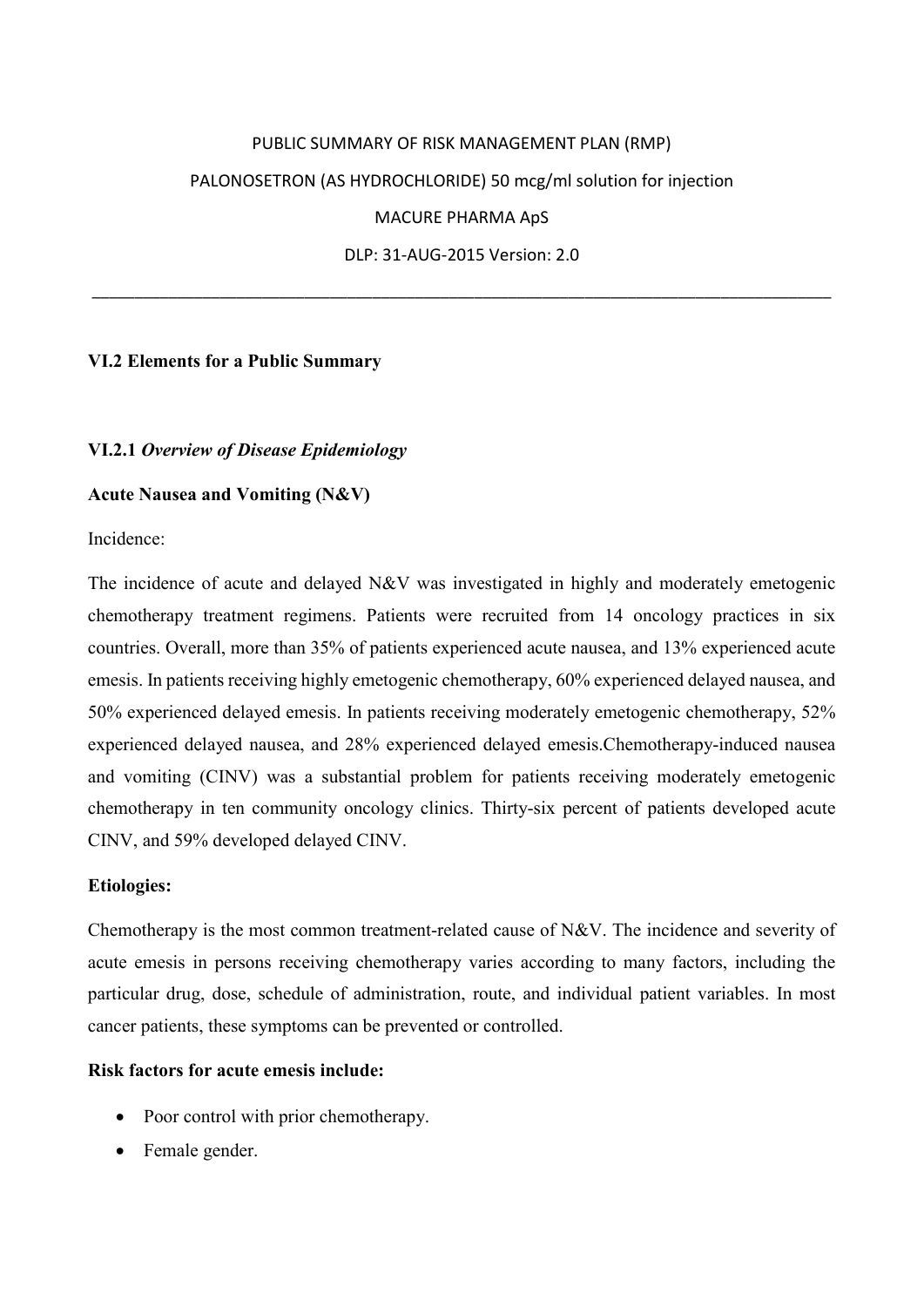• Younger age.

Emetic classifications: The American Society of Clinical Oncology has developed a rating system for chemotherapeutic agents and their respective risk of acute and delayed emesis.

High risk: Emesis that has been documented to occur in more than 90% of patients:

- Cisplatin (Platinol).
- Mechlorethamine (Mustargen).
- Streptozotocin (Zanosar).
- Cyclophosphamide (Cytoxan), 1,500 mg/m2 or more.
- Carmustine (BiCNU).
- Dacarbazine (DTIC-Dome).
- Dactinomycin.

Moderate risk: Emesis that has been documented to occur in 30% to 90% of patients:

- Carboplatin (Paraplatin).
- Cyclophosphamide (Cytoxan), less than 1,500 mg/m2.
- Daunorubicin (DaunoXome).
- Doxorubicin (Adriamycin).
- Epirubicin (Pharmorubicin).
- Idarubicin (Idamycin).
- Oxaliplatin (Eloxatin).
- Cytarabine (Cytosar), more than  $1 \text{ g/m2}$ .
- Ifosfamide (Ifex).
- Irinotecan (Camptosar).

Low risk: Emesis that has been documented to occur in 10% to 30% of patients:

- Mitoxantrone (Novantrone).
- Paclitaxel (Taxol).
- Docetaxel (Taxotere).
- Mitomycin (Mutamycin).
- Topotecan (Hycamtin).
- Gemcitabine (Gemzar).
- Etoposide (Vepesid).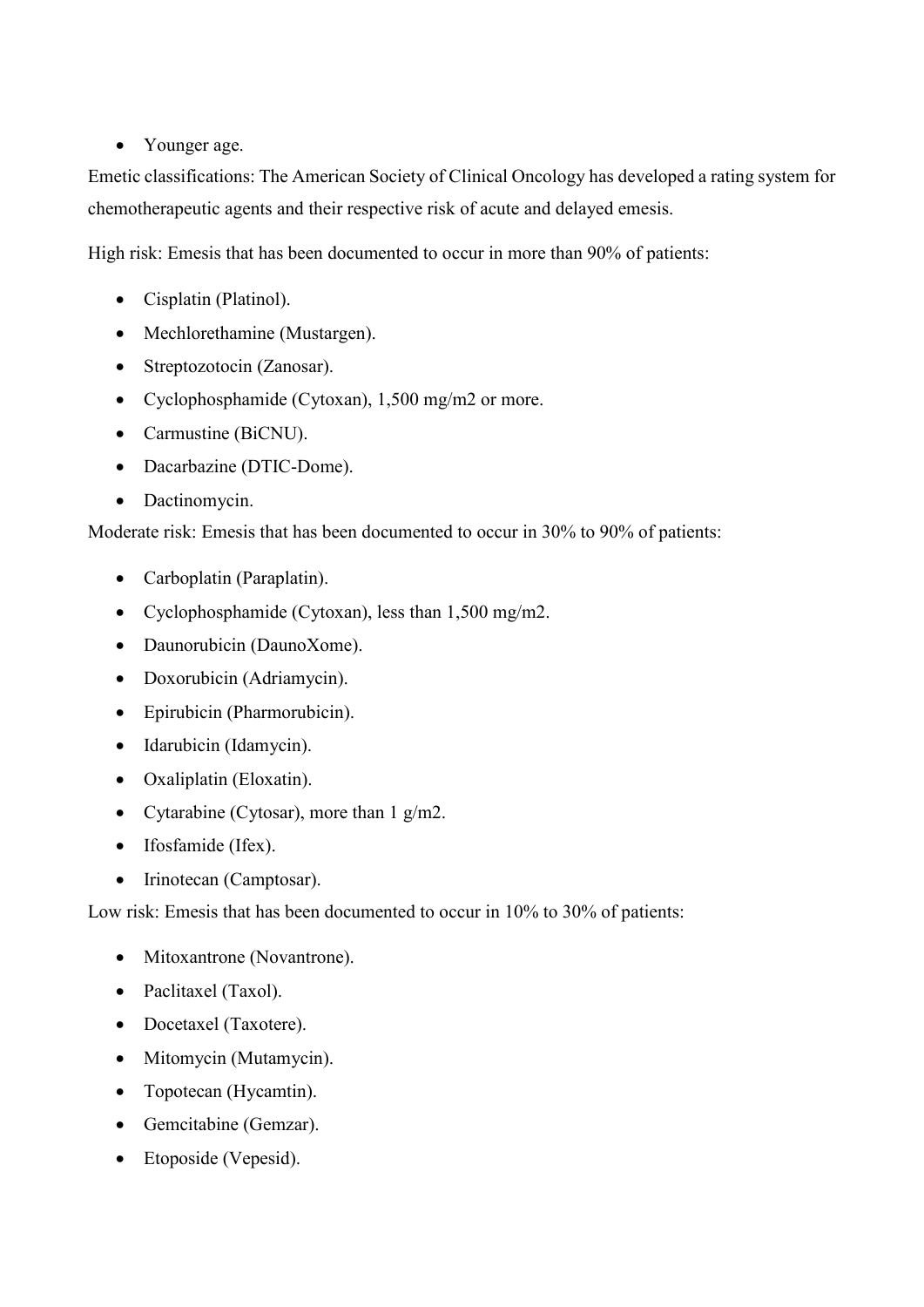- Pemetrexed (Alimta).
- Methotrexate (Rheumatrex).
- Cytarabine (Cytosar), less than 1,000 mg/m2.
- Fluorouracil (Efudex).
- Bortezomib (Velcade).
- Cetuximab (Erbitux).
- Trastuzumab (Herceptin).

Minimal risk: Emesis that has been documented to occur in fewer than 10% of patients:

- Vinorelbine (Navelbine).
- Bevacizumab (Avastin).
- Rituximab (Rituxan).
- Bleomycin (Blenoxane).
- Vinblastine (Velban).
- Vincristine (Oncovin).
- Busulphan (Myleran).
- Fludarabine (Fludara).
- 2-Chlorodeoxyadenosine (Leustatin).

In addition to emetogenic potential, the dose and schedule used are also extremely important factors. For example, a drug with a low emetogenic potential given in high doses may cause a dramatic increase in the potential to induce N&V. Standard doses of cytarabine rarely produce N&V, but these are often seen with high doses of this drug. Another factor to consider is the use of drug combinations. Because most patients receive combination chemotherapy, the emetogenic potential of all of the drugs combined and individual drug doses needs to be considered.

# **Delayed N&V**

Delayed (or late) N&V occurs more than 24 hours after chemotherapy administration. Delayed N&V is associated with cisplatin, cyclophosphamide, and other drugs (e.g., doxorubicin and ifosfamide) given at high doses or given on 2 or more consecutive days.

# *Etiologies:*

Patients who experience acute emesis with chemotherapy are significantly more likely to have delayed emesis.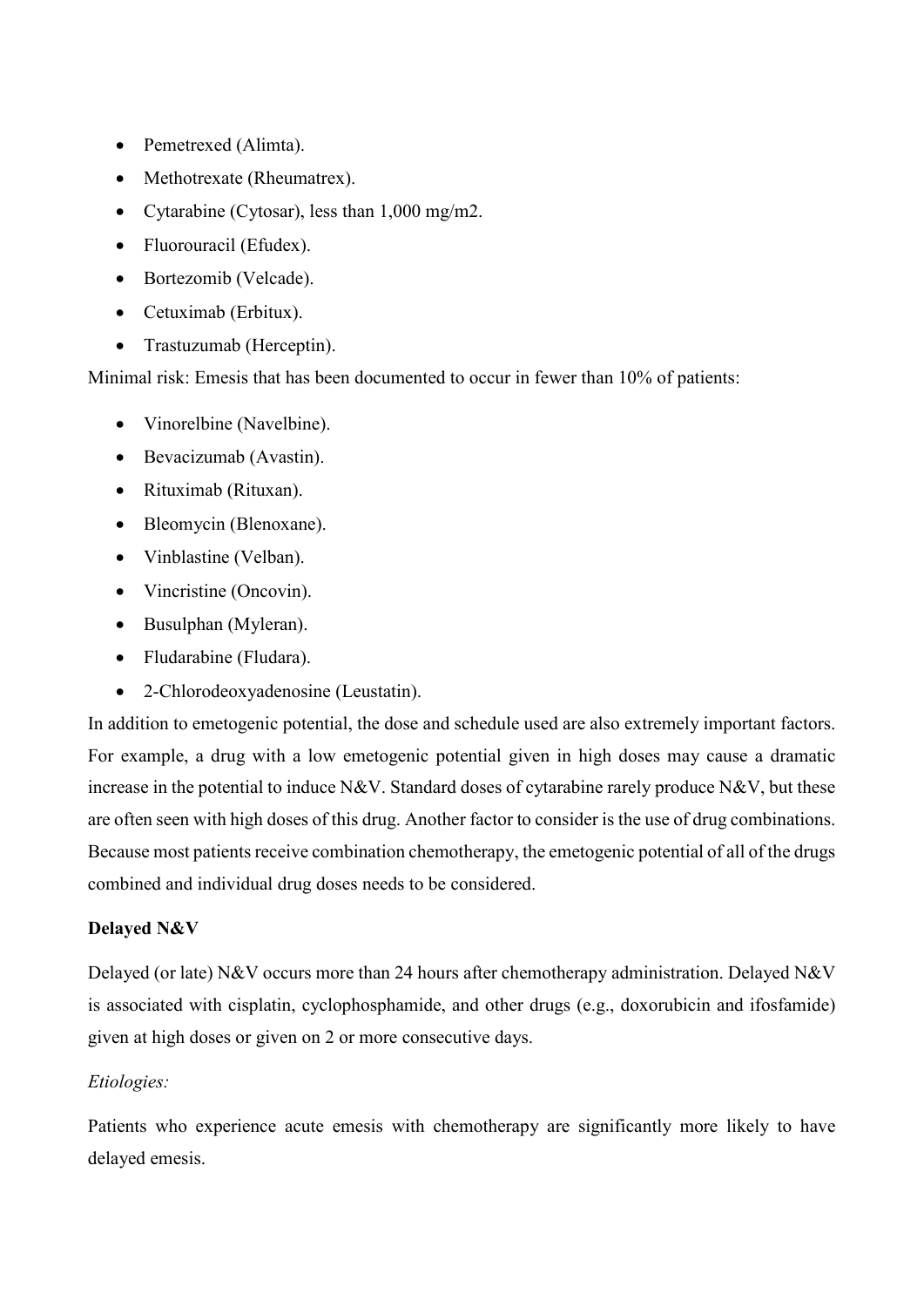Risk factors:

All predicative characteristics for acute emesis are considered risk factors for delayed emesis.

#### *VI.2.2 Summary of treatment benefits*

Efficacy of single-dose (0.25 mg, 0.75 mg) palonosetron I.V. injection in preventing acute and delayed nausea and vomiting induced by moderately or highly emetogenic chemotherapy was studied in three Phase 3 trials.

In these 3-arm double blind studies, efficacy was based on demonstrating non-inferiority of a single dose of palonosetron I.V. compared to ondansetron I.V. or dolasetron I.V. Non-inferiority criteria were met if the lower boundary of the two-sided 97.5% confidence interval for the difference in the complete response rate of palonosetron minus ondansetron or dolasetron was above -15% (noninferiority margin 15%).

The primary endpoint was Complete Response (no emetic episode and no rescue medication) during the first 24 hours (acute phase) after chemotherapy. Secondary endpoints included complete Response at further time periods (24-120 hours, delayed phase) and Complete Control (complete response and no more than mild nausea).

#### **Moderately Emetogenic Chemotherapy**

Two Phase 3, double-blind trials involving 1132 patients compared single-dose palonosetron I.V. with either single-dose I.V. ondansetron (Study 1) or I.V. dolasetron (Study 2) given 30 minutes prior to moderately emetogenic chemotherapy including carboplatin, cisplatin  $\leq 50$  mg/m<sup>2</sup>. cyclophosphamide < 1500 mg/m², doxorubicin > 25 mg/m², epirubicin, irinotecan, or methotrexate. Concomitant corticosteroids were not administered prophylactically in Study 1 and were only used by 4-6% of patients in Study 2. The majority of patients in these studies were women (77%), Caucasian (65%, Hispanic: 31%) and naïve to previous chemotherapy (54%).

The mean age was 55 years (18-97 years).

The two pivotal Phase 3 studies demonstrated non-inferiority of a single I.V. dose of palonosetron 0.25 mg in the prevention of acute nausea and vomiting associated with initial course of moderately emetogenic chemotherapy, vs. I.V. ondansetron 32 mg or I.V. dolasetron 100 mg. In addition, the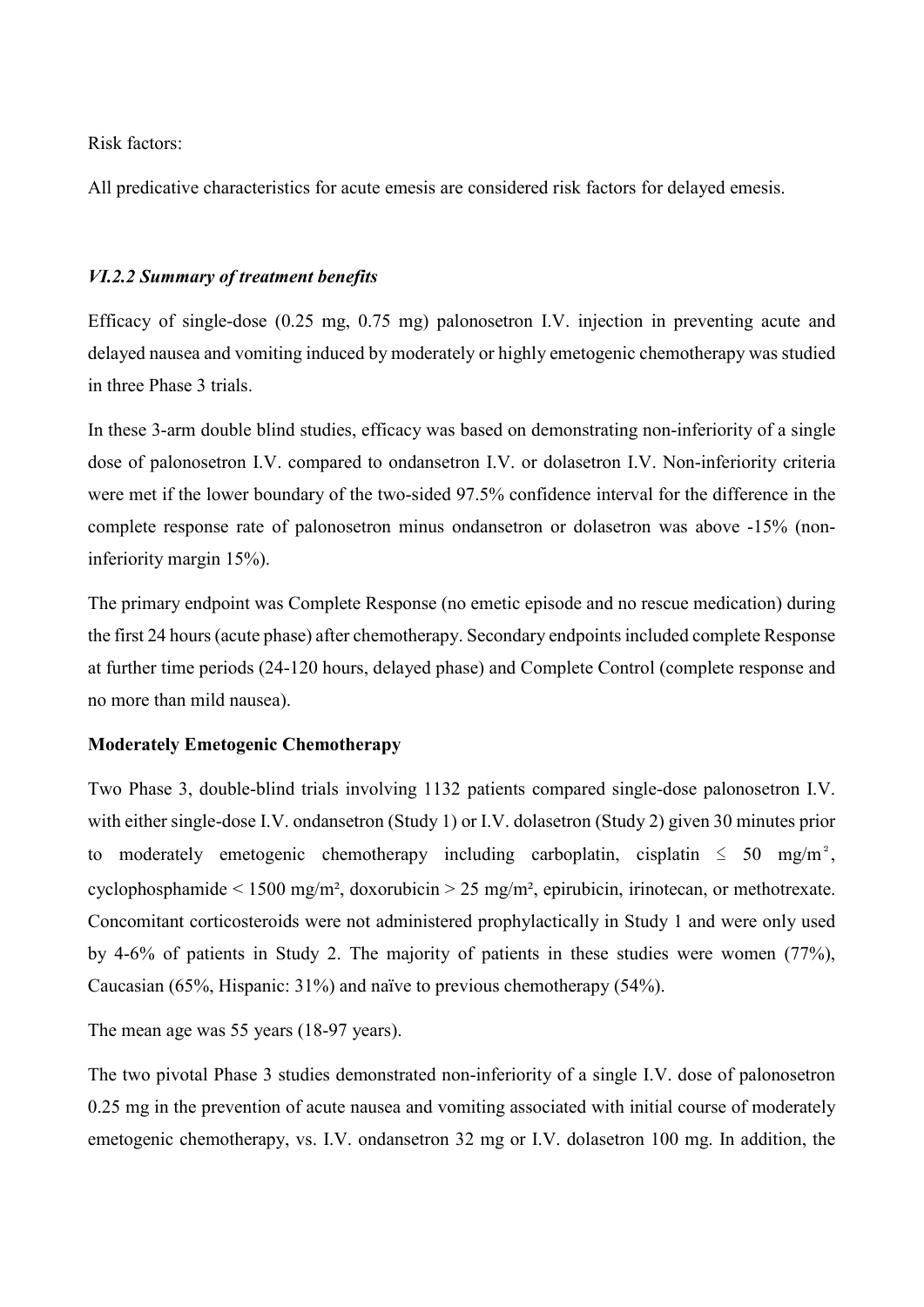difference in efficacy in Study 1 was statistically significant in favour of palonosetron (p=0.006) but was not statistically significant in Study 2.

Highly Emetogenic Chemotherapy A Phase 3, double-blind trial involving 667 patients compared single dose palonosetron I.V. with single-dose I.V. ondansetron given 30 minutes prior to highly emetogenic chemotherapy including cisplatin  $\geq 60$  mg/m<sup>2</sup>, cyclophosphamide, or dacarbazine. Dexamethasone, or in the event of a shortage, methylprednisolone, was co-administered prophylactically before chemotherapy in 67% of patients. Of the 667 patients, 51% were women, 60% Caucasian (Hispanic: 36%), and 59% naïve to previous chemotherapy. The mean age was 52 years (18-86 years).

A single I.V. dose of palonosetron 0.25 mg was shown to be non-inferior to I.V. ondansetron 32 mg in preventing acute nausea and vomiting following highly emetogenic chemotherapy.

# *VI.2.3 Unknown relating to treatment benefits*

Not applicable.

# *VI.2.4 Summary of safety concerns*

| <b>Risk</b>                          | What is known                                                                             | <b>Preventability</b>                               |
|--------------------------------------|-------------------------------------------------------------------------------------------|-----------------------------------------------------|
| Severe constipation                  | Patients should talk to their doctor or                                                   | risks<br>These<br>be<br>can                         |
|                                      | pharmacist before using Palonosetron Macure:                                              | prevented by respecting                             |
|                                      | If they have acute bowel obstruction<br>٠                                                 | the product information.                            |
|                                      | or a history of repeated constipation.                                                    |                                                     |
|                                      | If you have an imbalance of certain                                                       |                                                     |
|                                      | minerals in your blood such as potassium and                                              |                                                     |
|                                      | magnesium which has not been treated.                                                     |                                                     |
| Severe hypersensitivity<br>reactions | Do not use Palonosetron Macure:                                                           | risks<br><b>These</b><br>be<br>can                  |
|                                      | - If you are allergic to palonosetron or any of<br>the other ingredients of this medicine | prevented by respecting<br>the product information. |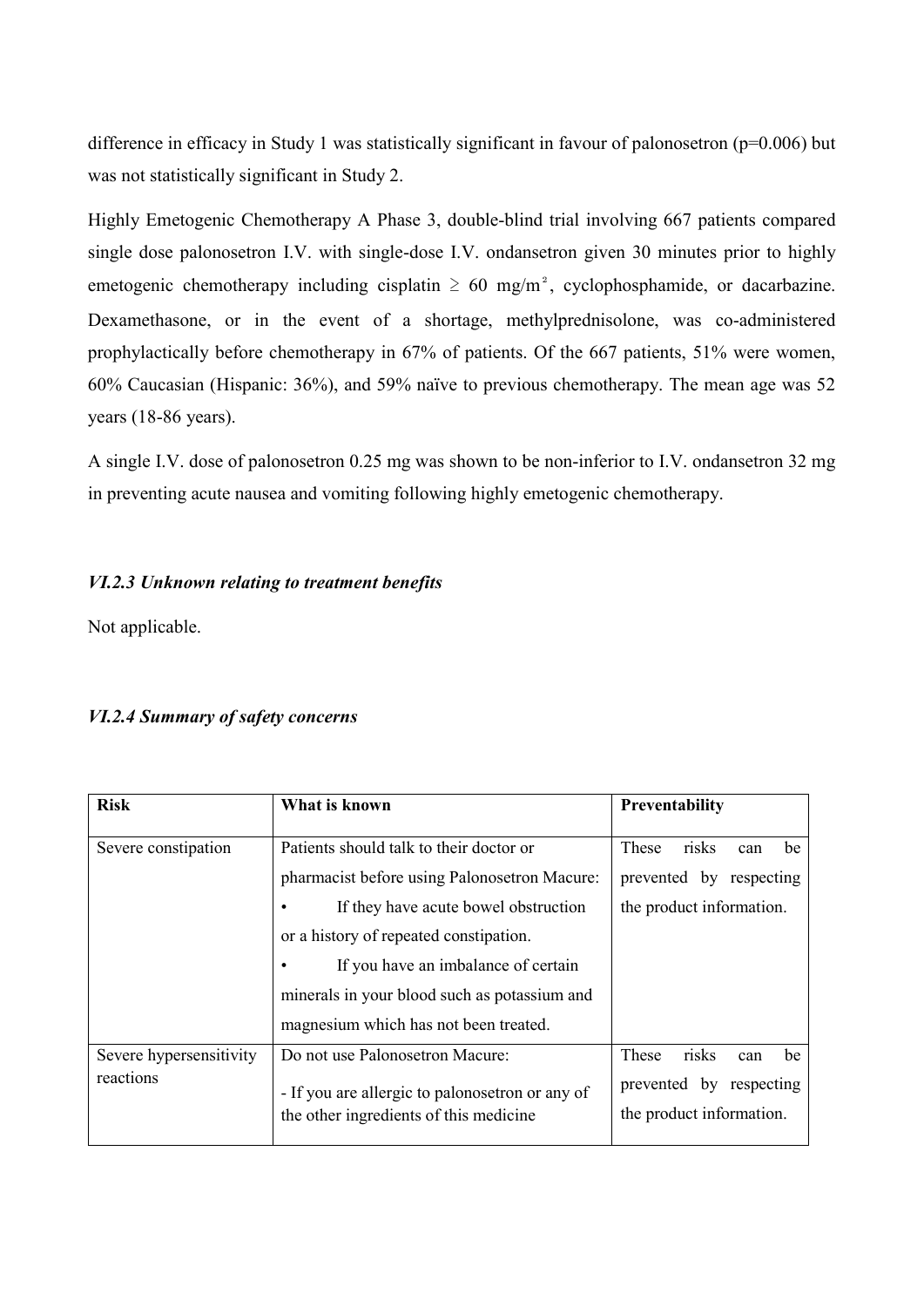| <b>Risk</b>         | What is known                                                                                                                                                                                                                                                                                                                                                                                                                                                                                                                                                                                                                                                                                                                                                                                                                                 |
|---------------------|-----------------------------------------------------------------------------------------------------------------------------------------------------------------------------------------------------------------------------------------------------------------------------------------------------------------------------------------------------------------------------------------------------------------------------------------------------------------------------------------------------------------------------------------------------------------------------------------------------------------------------------------------------------------------------------------------------------------------------------------------------------------------------------------------------------------------------------------------|
| QT/QTc prolongation | Patients should talk to their doctor or pharmacist before using<br>Palonosetron Macure:<br>If they have a personal or family history of alterations in<br>heart rhythm (QT prolongation).                                                                                                                                                                                                                                                                                                                                                                                                                                                                                                                                                                                                                                                     |
| Convulsive events   | Prescription only medicine                                                                                                                                                                                                                                                                                                                                                                                                                                                                                                                                                                                                                                                                                                                                                                                                                    |
| Serotonin syndrome  | Patients should tell their doctor or pharmacist if they are taking, have<br>recently taken or might take any other medicines, including:<br>SSRIs (selective serotonin reuptake inhibitors) used to treat<br>depression and/or anxiety including fluoxetine, paroxetine,<br>sertraline, fluvoxamine, citalopram, escitalopram<br>SNRIs (serotonin noradrenaline reuptake inhibitors) used to<br>treat depression and/or anxiety including venlafaxine,<br>duloxetine.<br>There have been reports of serotonin syndrome with the use of 5-<br>HT3 antagonists either alone or in combination with other<br>serotonergic drugs (including selective serotonin reuptake inhibitors<br>(SSRI) and serotonin noradrenaline reuptake inhibitors (SNRIs).<br>Appropriate observation of patients for serotonin syndrome-like<br>symptoms is advised. |

| <b>Risk</b>               | What is known                                                                                                                                                              |
|---------------------------|----------------------------------------------------------------------------------------------------------------------------------------------------------------------------|
| Effect in pregnancy       | If you are pregnant or think you might be, your doctor will not<br>administer Palonosetron Macure to you unless it is clearly necessary.                                   |
|                           | It is not known whether Palonosetron Macure will cause any harmful<br>effects when used during pregnancy.                                                                  |
|                           | Ask your doctor or pharmacist for advice before using any medicine if<br>you are pregnant or think you might be.                                                           |
|                           | Prescription only medicine                                                                                                                                                 |
| Effect in lactating women | It is not known if Palonosetron Macure is found in breast milk. Ask<br>your doctor or pharmacist for advice before using Palonosetron<br>Macure if you are breast-feeding. |
|                           | Prescription only medicine                                                                                                                                                 |